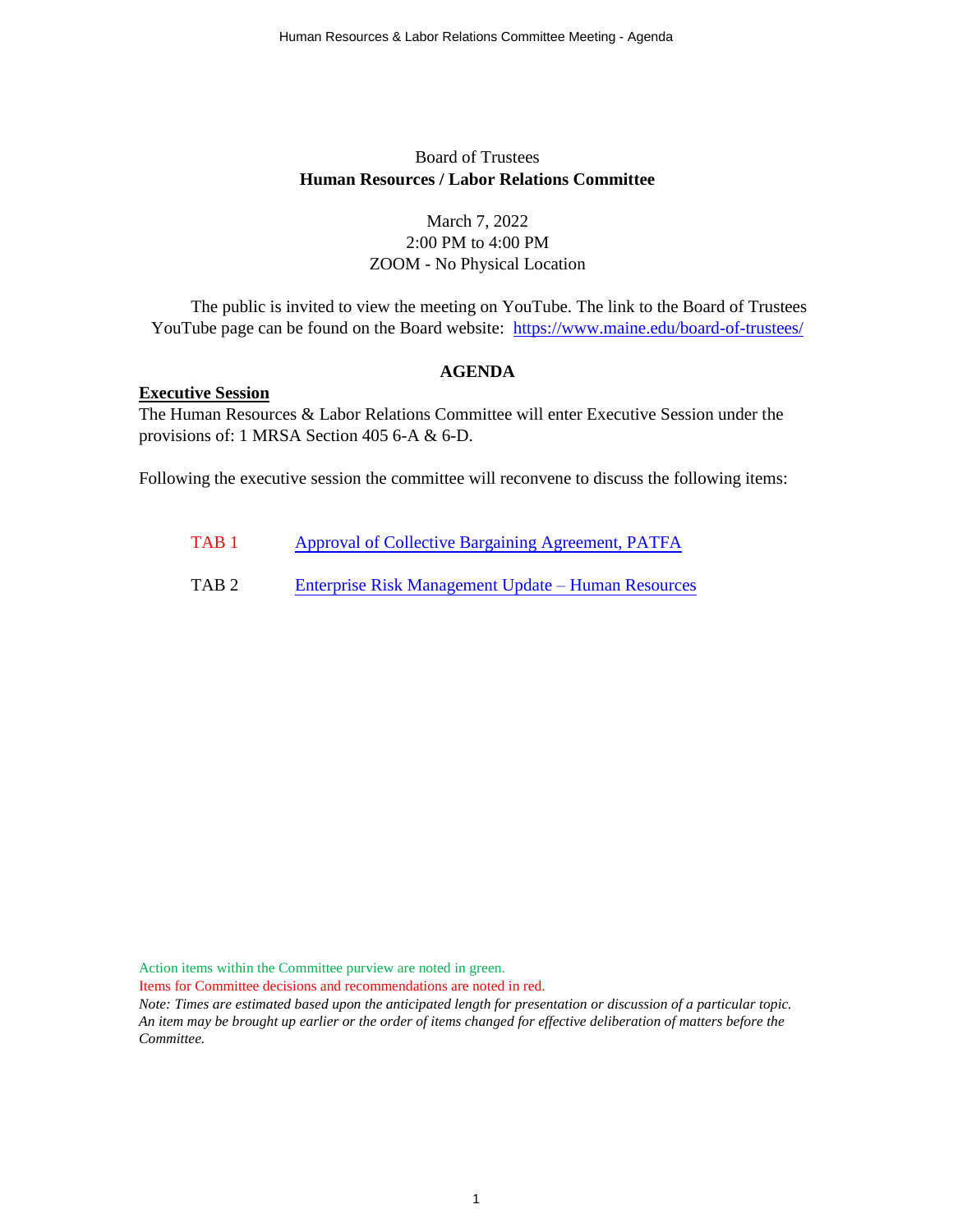University of Maine System Board of Trustees

### **AGENDA ITEM SUMMARY**

<span id="page-1-0"></span>**NAME OF ITEM**: Approval of Collective Bargaining Agreement, PATFA

**INITIATED BY:** Sven P. Bartholomew, Chair

**BOARD INFORMATION**: **BOARD ACTION: X**

**BOARD POLICY:** 

Section 407 Labor Relations

#### **UNIFIED ACCREDITATION CONNECTION:** N/A

#### **BACKGROUND:**

The Board of Trustees delegates responsibility for negotiating collective bargaining agreements to the Chancellor. The Chancellor reports tentative agreements to the Board for approval prior to executing the agreements.

The University has reached a tentative agreement with the Maine Part-Time Faculty Association (PATFA). The Human Resources and Labor Relations Committee will be briefed on the terms of the Agreement at the meeting.

#### **TEXT OF PROPOSED RESOLUTION:**

That the Human Resources and Labor Relations Committee approves the following resolution to be forwarded to the Board of Trustees for approval at the March 27-28, 2022 Board meeting:

That the Board of Trustees accepts the recommendation of the Human Resources and Labor Relations Committee and authorizes the Chancellor to execute the collective bargaining agreement with the Maine Part-Time Faculty Association (PATFA) upon notice that the agreement has been ratified.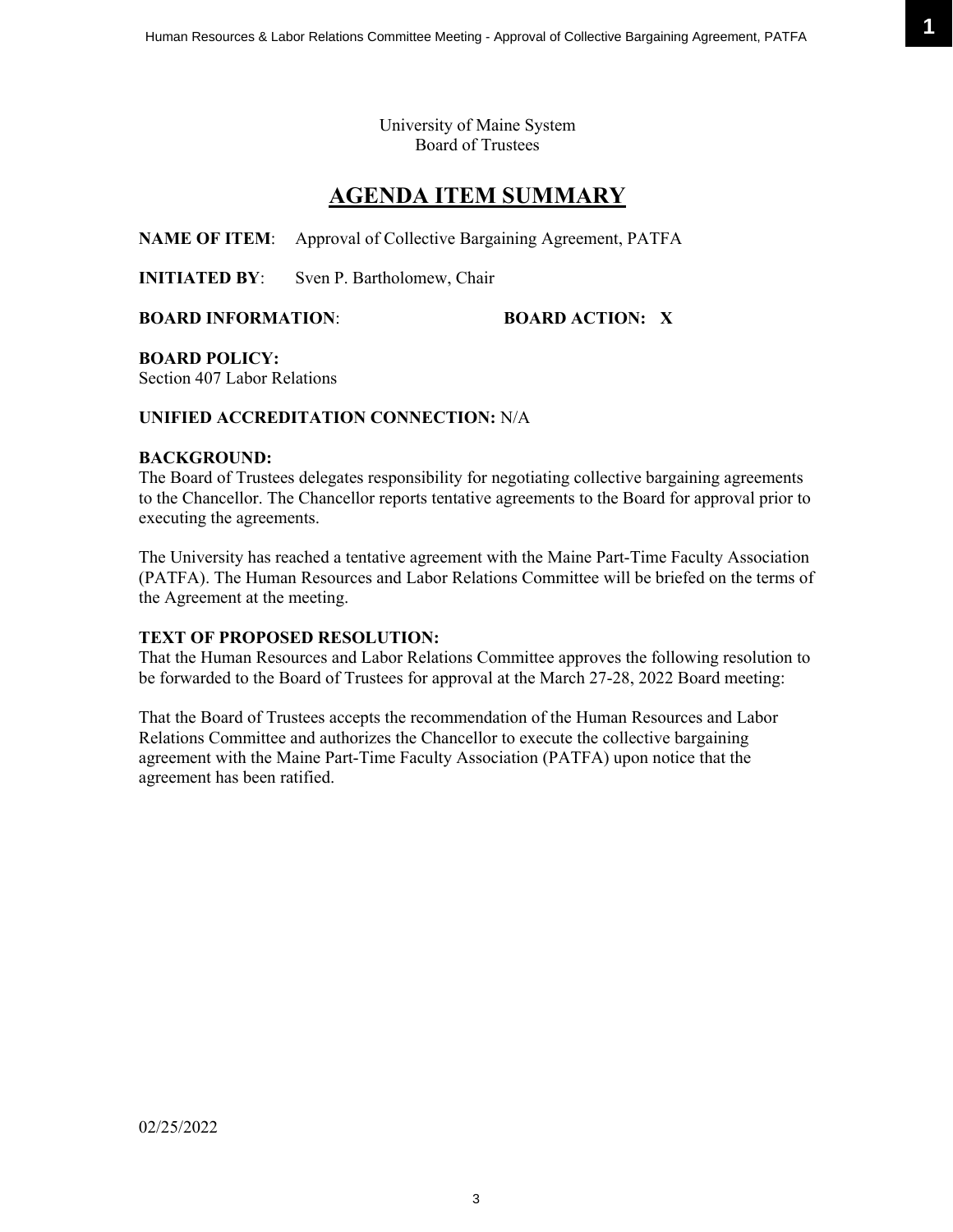University of Maine System Board of Trustees

## **AGENDA ITEM SUMMARY**

<span id="page-2-0"></span>**NAME OF ITEM**: Enterprise Risk Management Update - Human Resources

**INITIATED BY:** Sven P. Bartholomew, Chair

**BOARD INFORMATION: X BOARD ACTION:** 

**BOARD POLICY:** N/A

**UNIFIED ACCREDITATION CONNECTION:**  $N/A$ 

#### **BACKGROUND:**

Gretchen Catlin, Director of Risk Management and Real Estate, will provide an update to the Human Resources & Labor Relations Committee regarding Enterprise Risk Management (ERM) and the five risks assigned to this Committee for oversight. Overall, Risk Management is monitoring 19 enterprise-level risks.

02/25/2022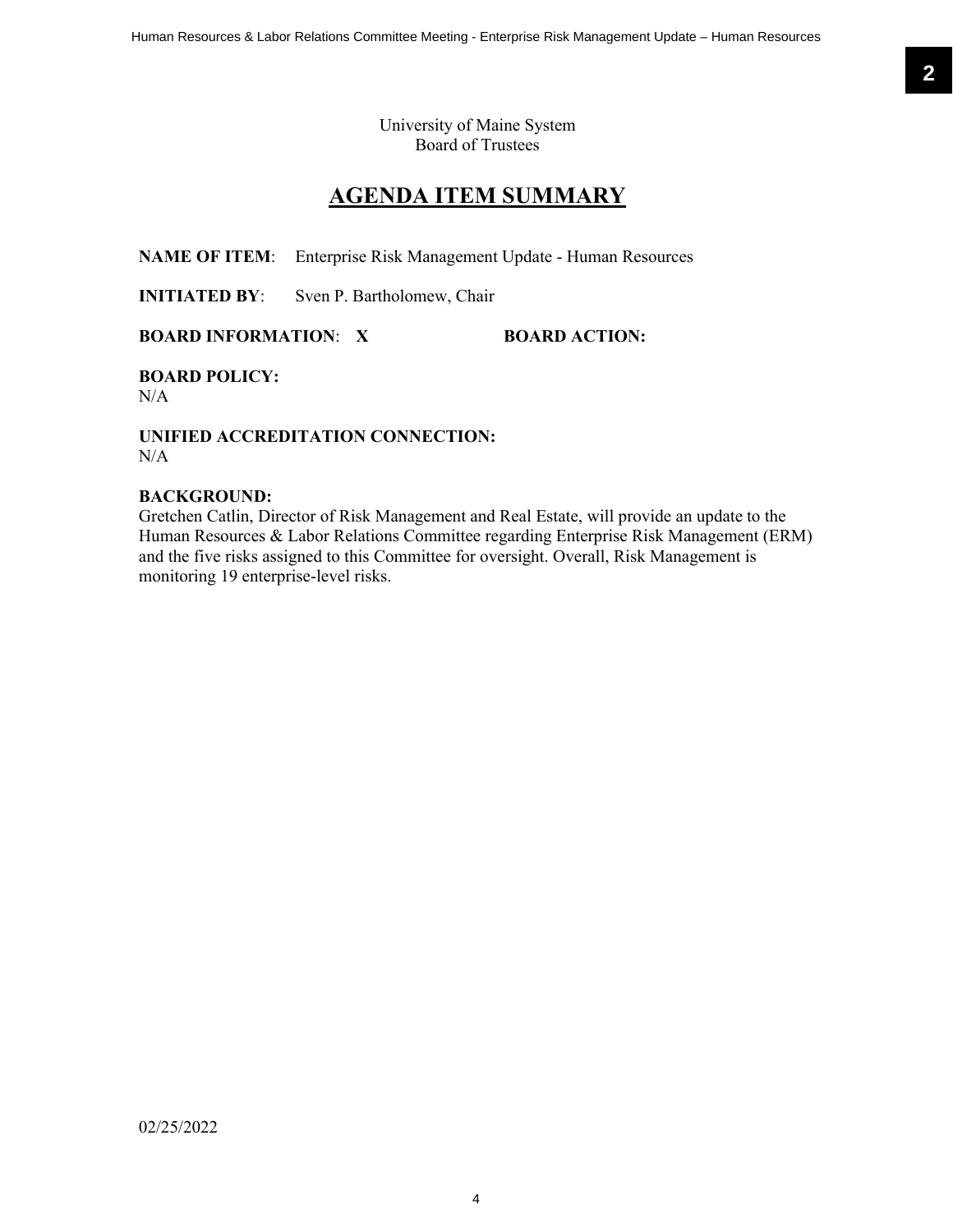

# Enterprise Risk Management

**Human Resources & Labor Relations Committee–**

**March, 2022**

Gretchen Catlin, BS, CHC System Risk Manager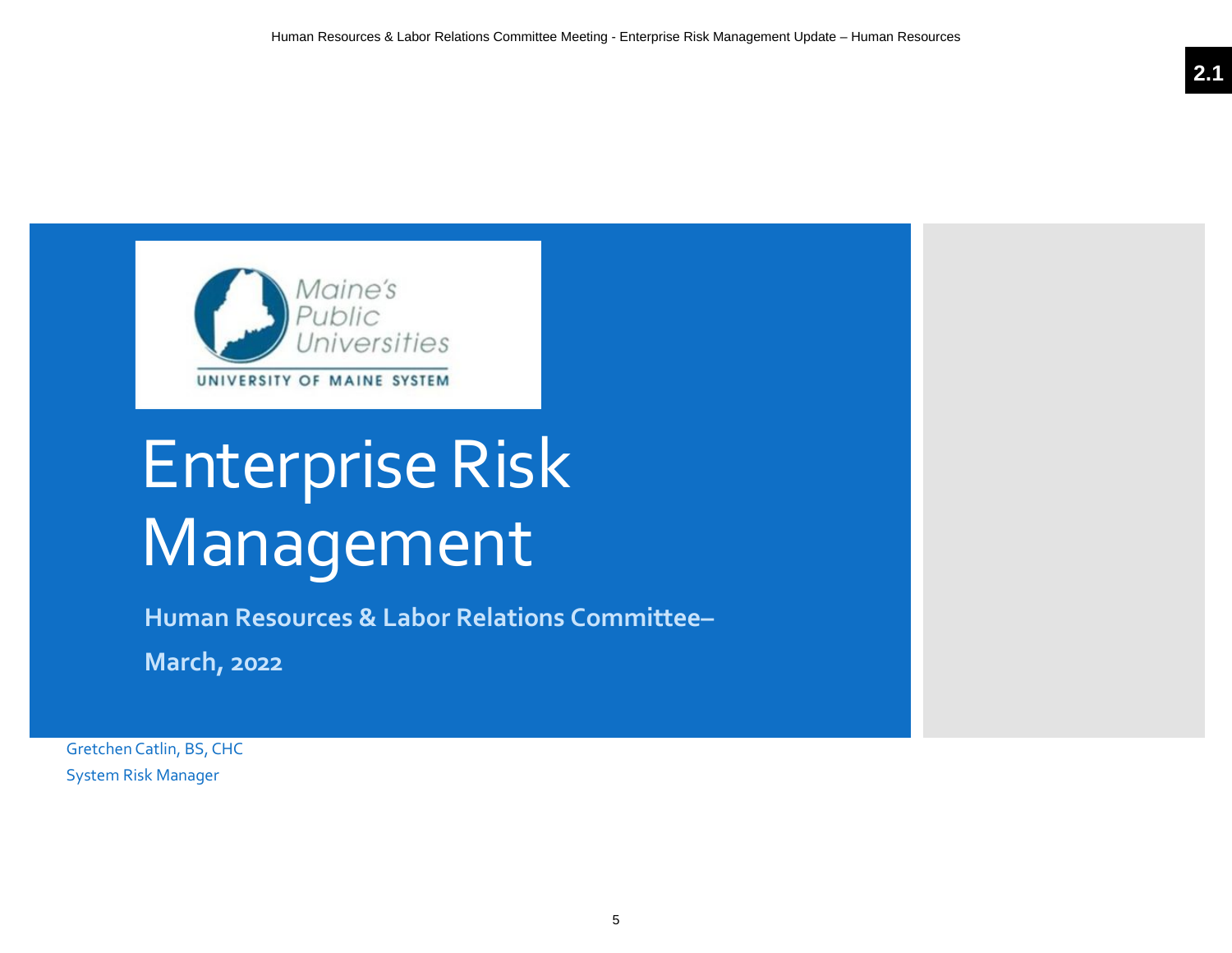# **Executive** Summary

- **Each enterprise risk has a designated Trustee Committee** of oversight, as suggested by Trustees.
- The University of Maine System is monitoring 19 enterprise level risks. Five of those risks have been assigned to the Human Resources & Labor Relations Committee for oversight.
- Gretchen Catlin will provide an update on risks assigned to this committee and next steps for enterprise risk management.

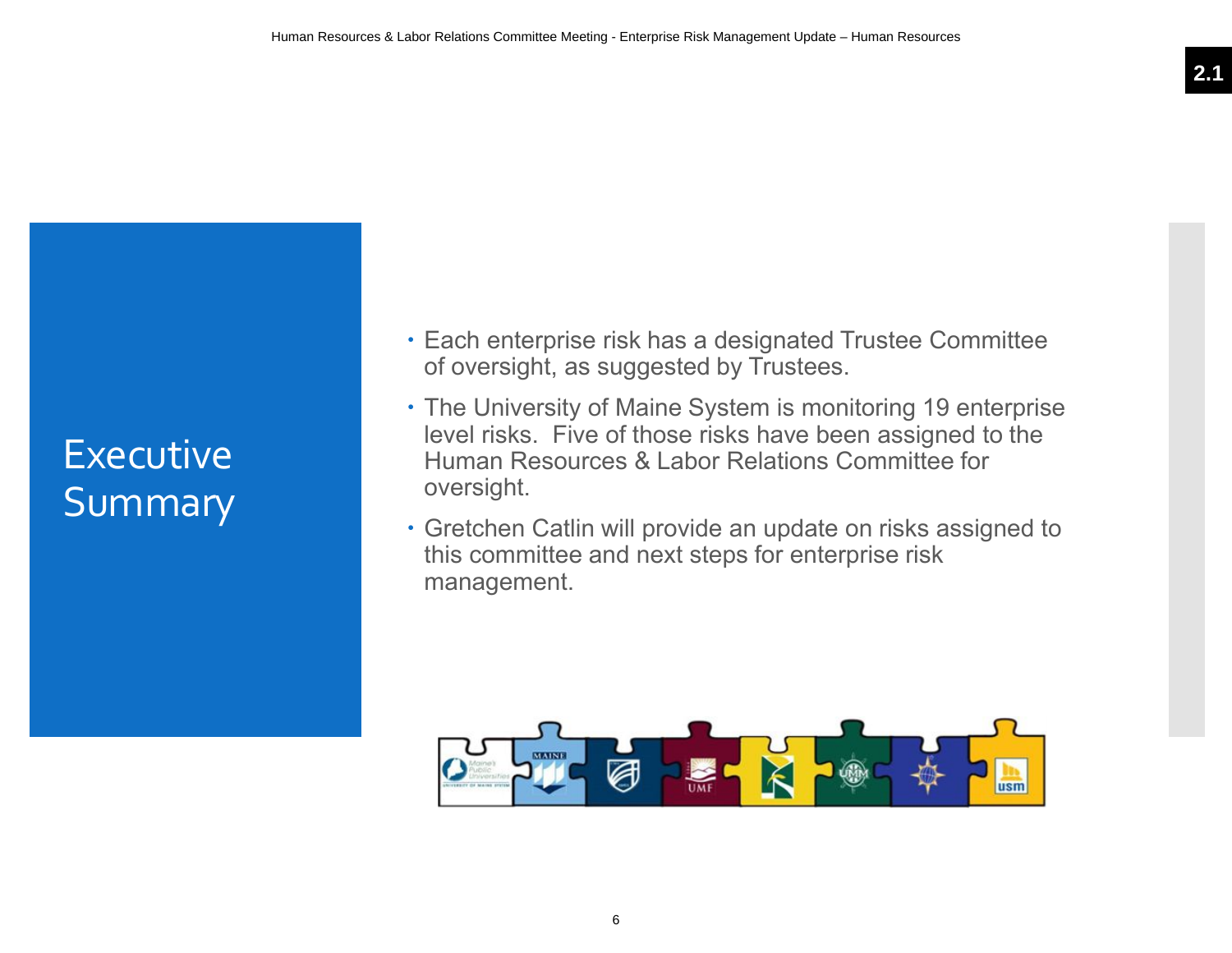# Enterprise Risk Matrix

|                           |                                                                                                                |                                         | <b>Risk Assessment</b>   |         |             |                                                                                              |                                              |                                                                  |
|---------------------------|----------------------------------------------------------------------------------------------------------------|-----------------------------------------|--------------------------|---------|-------------|----------------------------------------------------------------------------------------------|----------------------------------------------|------------------------------------------------------------------|
| $\underline{\mathsf{ID}}$ | <b>Risk Description</b>                                                                                        | <b>Materiality</b>                      | <b>Frequency (Scope)</b> | Measur- | <b>Type</b> | <b>Control/Mitigation Description</b>                                                        | <b>BOT</b><br>Committe v                     | <b>Management locus of control</b>                               |
| R1                        | Personal injury or death of students,<br>employees or guests                                                   | 3 (Medium) \$1.1M- \$10M4 (Likely >65%) |                          | 12      | Insurable   | Safety Program                                                                               | <b>HR</b> and Labor<br>Relations             | <b>Chief Facilities Management</b><br>& General Services Officer |
| R2                        | Infrastructure loss threatening to continuity<br>of operations                                                 | 4 (High) \$>\$10M                       | 3 (Possible 26-65%)      | 12      | Insurable   | Preventative Maintenance                                                                     | FFT                                          | <b>Chief Facilities Management</b><br>& General Services Officer |
| R3                        | Loss of state or public confidence in the<br>value &merit of higher education                                  | 4 (High) S>S10M                         | 3 (Possible 26-65%)      | 12      | Strategic   | Focus on Strategic Planning<br>Effective communications<br><b>Public and Gov't Relations</b> | Executive                                    | Director of Community &<br><b>Government Relations</b>           |
| R4                        | Data breach or cyber incident                                                                                  | 4 (High) \$>\$10M                       | 4 (Likely >65%)          | 16      | Insurable   | Limitation of PHI on<br>computers, training, risk                                            | FFT                                          | Chief Information Officer                                        |
| R <sub>5</sub>            | Title IX complaints/lawsuits                                                                                   | 3 (Medium) \$1.1M- \$10M4 (Likely >65%) |                          | 12      | Insurable   | Training & Communication                                                                     | <b>HR</b> and Labor<br>Relations             | Chief Human Resources<br>Officer                                 |
| <b>R6</b>                 | Radical or long-term enrollment change                                                                         | 4 (High) \$>\$10M                       | 3 (Possible 26-65%)      | 12      | Strategic   | <b>Strategic Actions and Tracking</b><br>Enrollment (Facilitation)                           | Academic &<br><b>Student Affairs Affairs</b> | Vice-Chancellor for Academic                                     |
| R7                        | Loss of state appropriation funding or other<br>state policy threatening solvency or the<br>ability to operate | 4 (High) \$>\$10M                       | 2 (Unlikely 11-25%)      | 8       | Financial   | Continued Lobbying effort with Executive<br>State                                            |                                              | Director of Community &<br><b>Government Relations</b>           |
| R <sub>8</sub>            | Product Liability lawsuit                                                                                      | 4 (High) \$>\$10M                       | 1 (Remote 0-10%)         | 4       | Insurable   | Monitoring of Patent and<br>Licensing with Counsel                                           | Executive                                    | General Counsel                                                  |
| R9                        | <b>Investment Decline</b>                                                                                      | 4 (High) S>S10M                         | 2 (Unlikely 11-25%)      | 8       | Financial   | Diversification                                                                              | Investment                                   | Vice President Finance &                                         |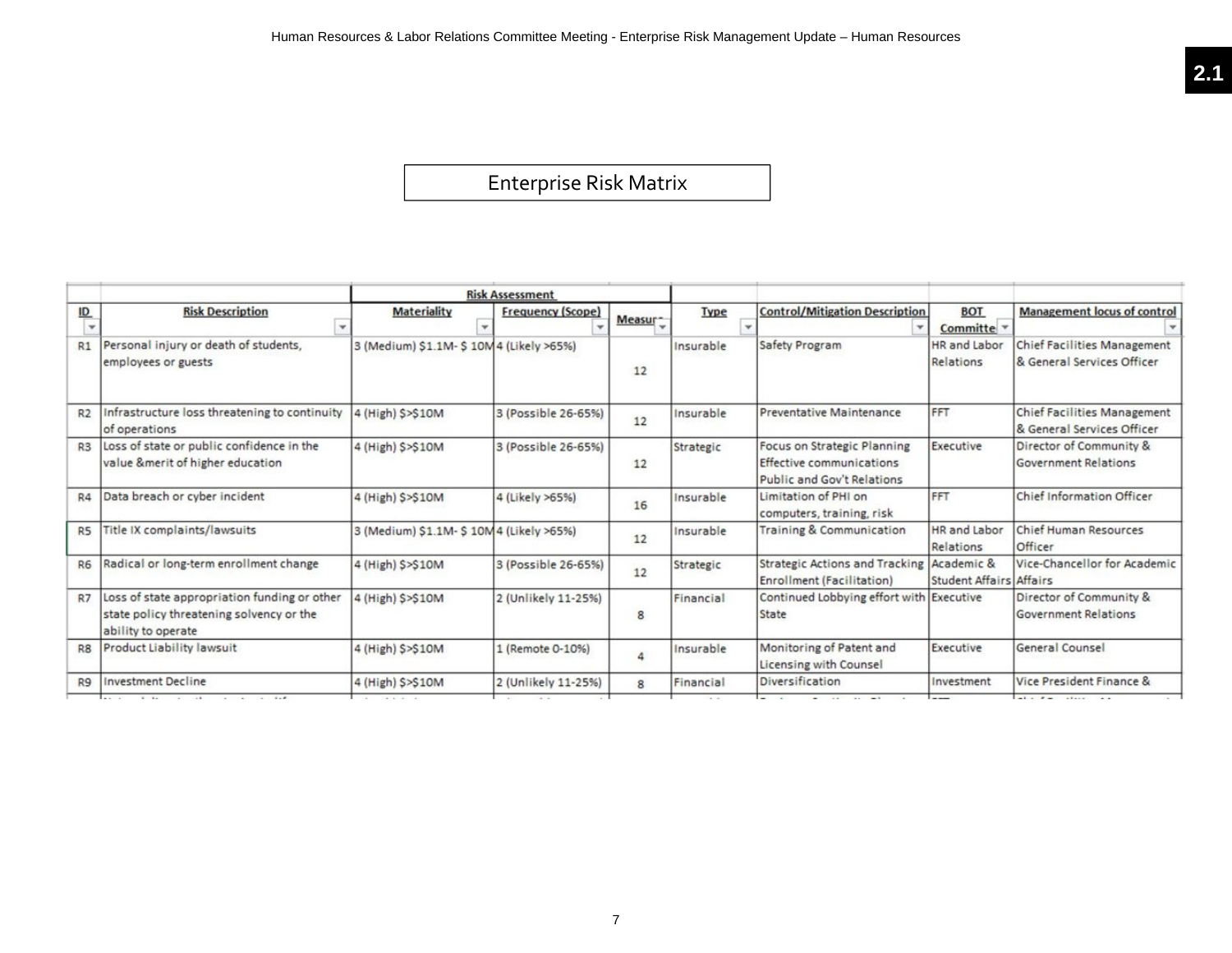# Enterprise Risk Matrix

|                                           |                                                                                                          |                                                                                                                                                                                                                                                                                        | <b>Risk Assessment</b>   |                |                      |                                                                                                                |                                              |                                                                                                       |
|-------------------------------------------|----------------------------------------------------------------------------------------------------------|----------------------------------------------------------------------------------------------------------------------------------------------------------------------------------------------------------------------------------------------------------------------------------------|--------------------------|----------------|----------------------|----------------------------------------------------------------------------------------------------------------|----------------------------------------------|-------------------------------------------------------------------------------------------------------|
| $\underline{\mathsf{ID}}$<br>$\mathbf{v}$ | <b>Risk Description</b>                                                                                  | <b>Materiality</b><br>$\checkmark$                                                                                                                                                                                                                                                     | <b>Frequency (Scope)</b> | Measur-        | <b>Type</b><br>٠     | <b>Control/Mitigation Description</b>                                                                          | <b>BOT</b><br>Committe -                     | <b>Management locus of control</b>                                                                    |
|                                           | R10 Natural disaster threatening to life or<br>property                                                  | 4 (High) \$>\$10M                                                                                                                                                                                                                                                                      | 3 (Possible 26-65%)      | 12             | Insurable            | <b>Business Continuity Planning</b>                                                                            | FFT                                          | <b>Chief Facilities Management</b><br>& General Services Officer                                      |
| R <sub>11</sub>                           | Credit rating downgrade resulting in<br>increased cost of capital and hitting state<br>debt cap          | 3 (Medium) \$1.1M- \$10M2 (Unlikely 11-25%)                                                                                                                                                                                                                                            |                          | 6              | Strategic            | Routine budget review                                                                                          | Audit                                        | Vice President Finance &<br>Controller & Vice President<br><b>Budgeting and Financial</b><br>Analysis |
|                                           | R12 Inability to obtain a quorum of Trustees to<br>take action necessary for continuity of<br>operations | 1 (Negligible) <s400k< td=""><td>1 (Remote 0-10%)</td><td><math display="inline">\mathbf{1}</math></td><td>Strategic</td><td>Pending</td><td>Executive</td><td>General Counsel</td></s400k<>                                                                                           | 1 (Remote 0-10%)         | $\mathbf{1}$   | Strategic            | Pending                                                                                                        | Executive                                    | General Counsel                                                                                       |
|                                           | R13 Loss of key officer(s)/staff threatening<br>continuity of operations                                 | 3 (Medium) \$1.1M- \$10M 3 (Possible 26-65%)                                                                                                                                                                                                                                           |                          | $\overline{9}$ | <b>Human Capital</b> | Cross-Training, leadership<br>training                                                                         | <b>HR</b> and Labor<br>Relations             | <b>Chief Human Resources</b><br>Officer                                                               |
|                                           | R14 Event or events threatening to the reputation<br>of a school or schools                              | 4 (High) S>\$10M                                                                                                                                                                                                                                                                       | 2 (Unlikely 11-25%)      | 8              | Insurable            | <b>Effective Public</b><br>Communications, engagement<br>with all campuses, crisis<br>communication experience | Executive                                    | <b>Executive Director of Public</b><br>Affairs                                                        |
| <b>R15</b>                                | <b>Student Retention Decline</b>                                                                         | 4 (High) \$>\$10M                                                                                                                                                                                                                                                                      | 4 (Likely >65%)          | 16             | Strategic            | <b>Strategic Actions &amp; Planning</b>                                                                        | Academic &<br><b>Student Affairs Affairs</b> | Vice-Chancellor for Academic                                                                          |
| R <sub>16</sub>                           | Minors on campus                                                                                         | 4 (High) \$>\$10M                                                                                                                                                                                                                                                                      | 3 (Possible 26-65%)      | 12             | Insurable            | Liability insurance                                                                                            | <b>HR</b> and Labor<br>Relations             | Chief Human Resources<br>Officer                                                                      |
| <b>R17</b>                                | Improper foreign influence & trade secrets<br>relative to research                                       | 3 (Medium) \$1.1M- \$10M 3 (Possible 26-65%)                                                                                                                                                                                                                                           |                          | $\mathsf{G}$   | Operational          | Background screening and<br>licensure requirement review                                                       | Academic &<br><b>Student Affairs Affairs</b> | Vice-Chancellor for Academic                                                                          |
|                                           | R18 Conflicts of interest                                                                                | 1 (Negligible) <s400k< td=""><td>3 (Possible 26-65%)</td><td>3</td><td>Human Capital</td><td>Policy, annual training, GC<br/>reviews questions - people<br/>need to identify and disclose.<br/>Self-Identify,</td><td>HR and Labor<br/>Relations</td><td>General Counsel</td></s400k<> | 3 (Possible 26-65%)      | 3              | Human Capital        | Policy, annual training, GC<br>reviews questions - people<br>need to identify and disclose.<br>Self-Identify,  | HR and Labor<br>Relations                    | General Counsel                                                                                       |
|                                           | R19 Export control compliance                                                                            | 3 (Medium) \$1.1M- \$10M 3 (Possible 26-65%)                                                                                                                                                                                                                                           |                          | $\mathbf{9}$   | Operational          | Screening, policies &<br>procedures                                                                            | Academic &<br><b>Student Affairs Affairs</b> | Vice-Chancellor for Academic                                                                          |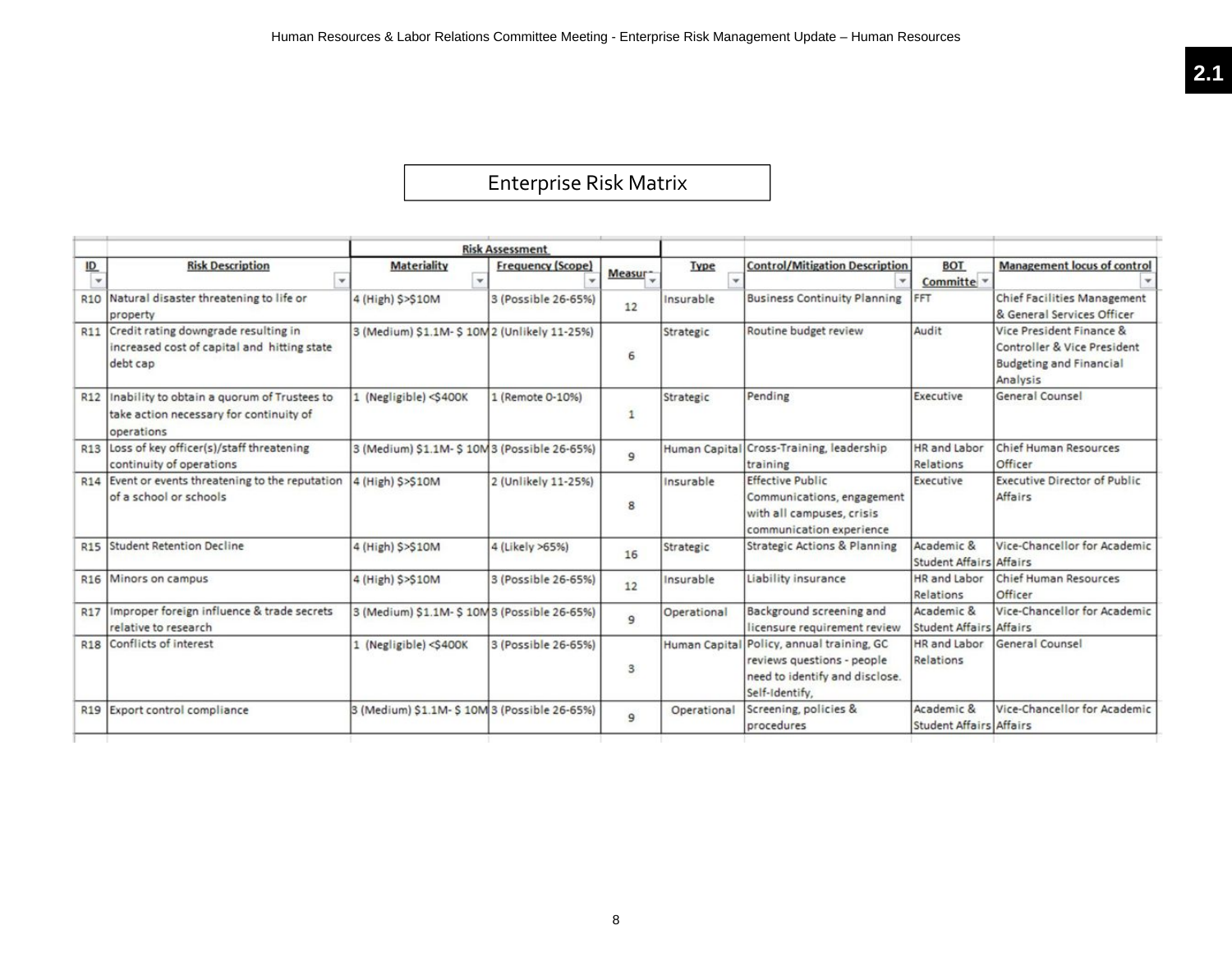# Summary of **Control Strategies**

The following slide provide a summary of control strategies implemented for each identified risk.

The enterprise risk matrix is actively worked. Therefore, control strategies are in various stages of implementation. The color coded chart below explains what phase of implementation the control strategies are currently in.

| <b>Control Strategy Status Matrix</b>                 |  |  |  |  |  |
|-------------------------------------------------------|--|--|--|--|--|
| Control strategies are fully implemented              |  |  |  |  |  |
| Strategies are pending                                |  |  |  |  |  |
| Strategies are in-progress, not yet fully implemented |  |  |  |  |  |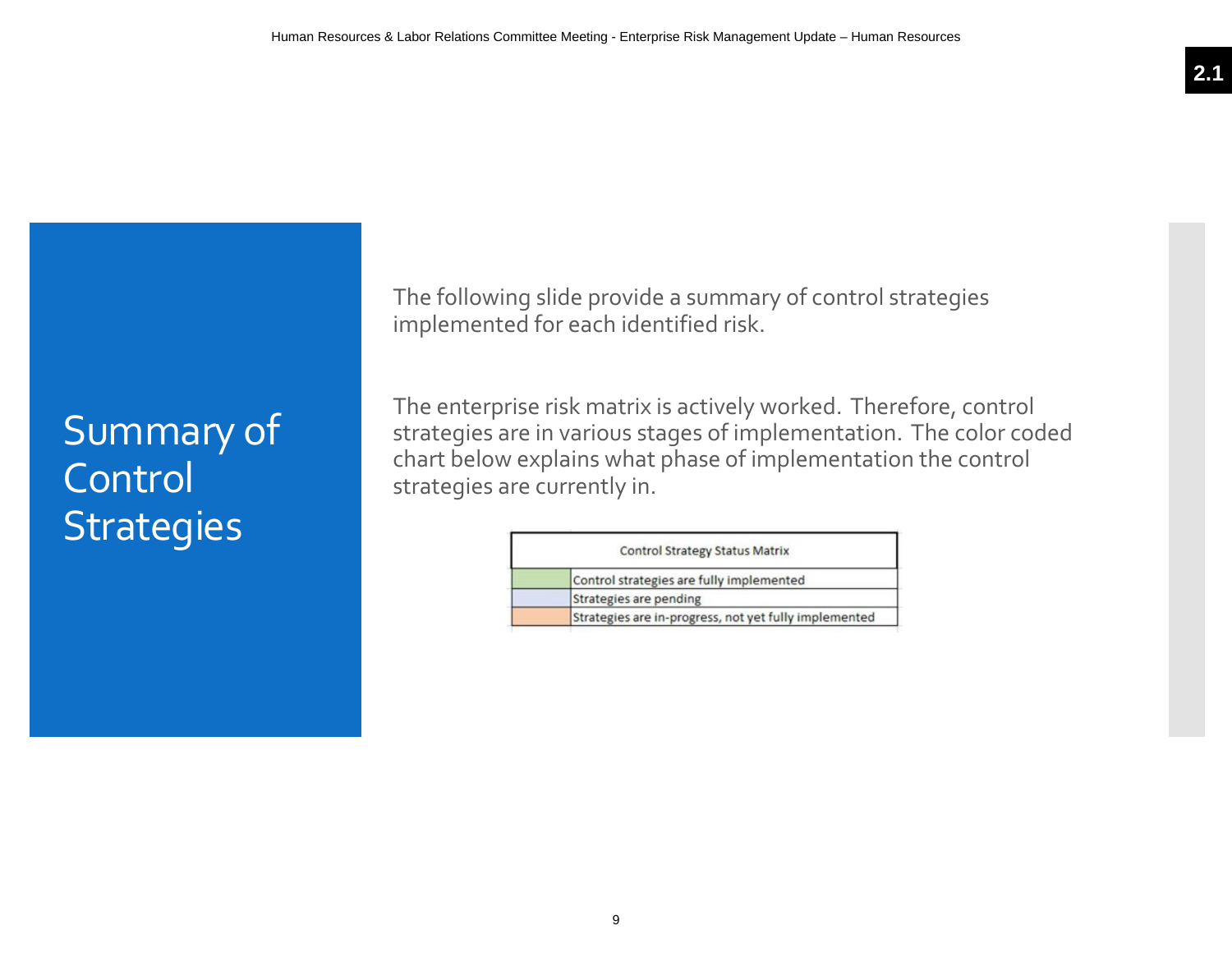### Human Resources & Labor Relations Committee

|                  |                                                                                                        |                                            | <b>Risk Assessment</b> |         |               |                                       |                                  |                                                                               |                                                                                                                                                                                                                                                                                        |
|------------------|--------------------------------------------------------------------------------------------------------|--------------------------------------------|------------------------|---------|---------------|---------------------------------------|----------------------------------|-------------------------------------------------------------------------------|----------------------------------------------------------------------------------------------------------------------------------------------------------------------------------------------------------------------------------------------------------------------------------------|
| $\underline{ID}$ | <b>Risk Description</b>                                                                                | <b>Materiality</b>                         | Frequency<br>(Scope)   | Measure | <b>Type</b>   | <b>Control/Mitigation Description</b> | <b>BOT</b><br>Committee          | <b>Management locus</b><br>of control                                         | <b>Summary of Control Strategies</b>                                                                                                                                                                                                                                                   |
| R1               | Personal injury or death of students, employees or<br>guests                                           | 3 (Medium) \$1.1M-4 (Likely >65%)<br>\$10M |                        | 12      | Insurable     | Safety Program<br>Training            | <b>HR</b> and Labor<br>Relations | <b>Chief Facilities</b><br>Management &<br><b>General Services</b><br>Officer | Occupational safety audits<br>Safety management training: annual, proactive<br>and in response to identified risks<br>Workers Compensation SWAT team<br>Property audits<br>General Liability insurance<br>Workers Compensation insurance                                               |
| R <sub>5</sub>   | Title IX complaints/lawsuits                                                                           | 3 (Medium) \$1.1M-4 (Likely >65%)<br>\$10M |                        | 12      | Insurable     | <b>Training &amp; Communication</b>   | <b>HR</b> and Labor<br>Relations | Chief Human<br><b>Resources Officer</b>                                       | Sex offender registry screening upon hire<br>Annual training<br>Communication strategy to address how Title IX<br>applies to both students & employees<br>Investigation standard procedures<br>Bringing in a Title IX Auditor to assess current<br>procedures and make recommendations |
| R <sub>13</sub>  | Loss of key officer(s)/staff threatening continuity of 3 (Medium) \$1.1M-3 (Possible 26-<br>operations | \$10M                                      | 65%                    | 9       | Human Capital | Planning & training                   | <b>HR</b> and Labor<br>Relations | Chief Human<br><b>Resources Officer</b>                                       | Succession planning<br>Leadership training<br>Employee development plans<br>Cross training opportunities<br>New onboarding program implemented<br>Developing Talent Acquisition Division                                                                                               |

| <b>Control Strategy Status Matrix</b>                 |
|-------------------------------------------------------|
| Control strategies are fully implemented              |
| Strategies are pending                                |
| Strategies are in-progress, not yet fully implemented |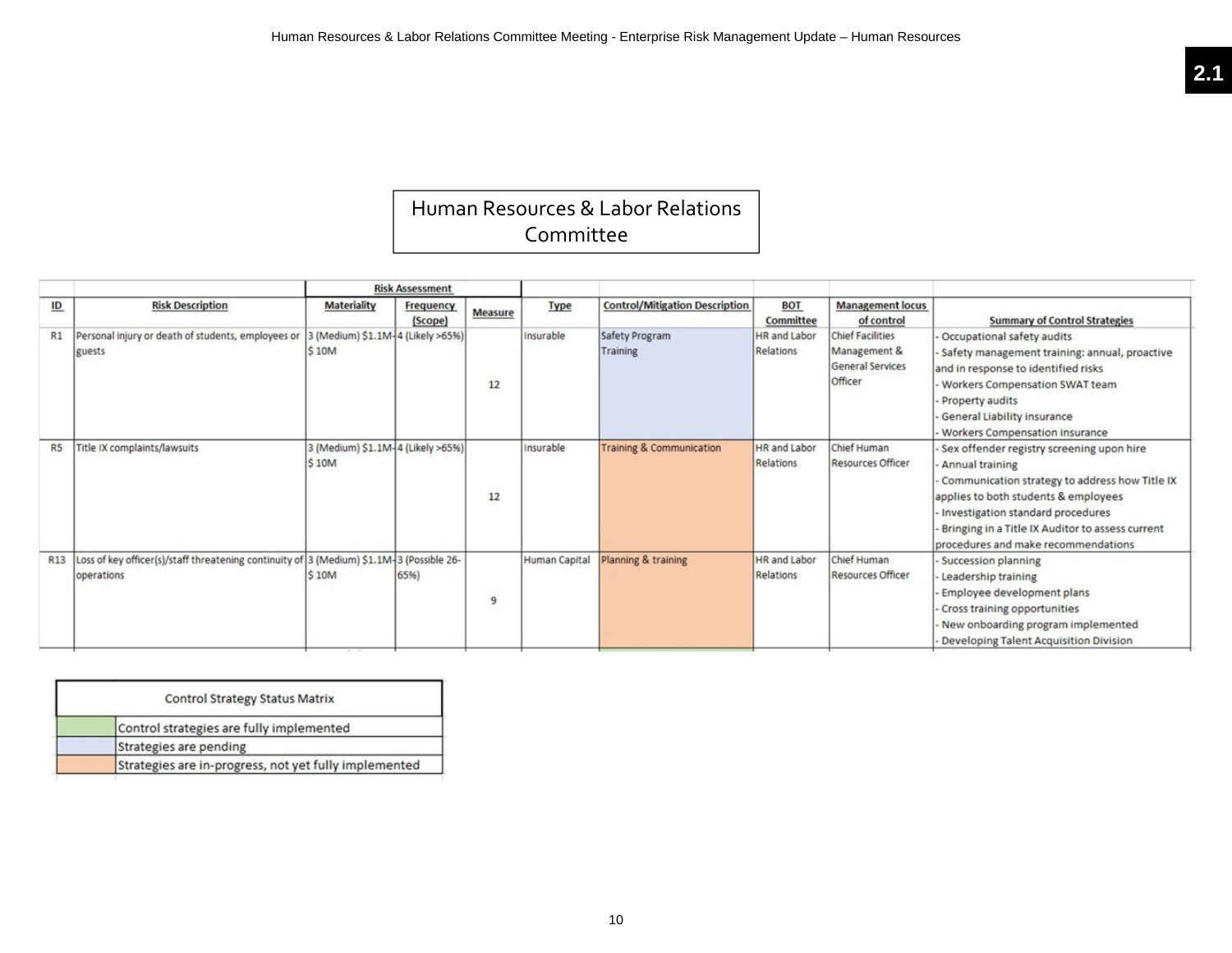### Human Resources & Labor Relations Committee

|                           |                           |                              | <b>Risk Assessment</b>  |         |             |                                       |                                  |                                         |                                                                                                                                                                                                                                                     |
|---------------------------|---------------------------|------------------------------|-------------------------|---------|-------------|---------------------------------------|----------------------------------|-----------------------------------------|-----------------------------------------------------------------------------------------------------------------------------------------------------------------------------------------------------------------------------------------------------|
| $\underline{\mathsf{ID}}$ | <b>Risk Description</b>   | <b>Materiality</b>           | Frequency<br>(Scope)    | Measure | <b>Type</b> | <b>Control/Mitigation Description</b> | <b>BOT</b><br>Committee          | <b>Management locus</b><br>of control   | <b>Summary of Control Strategies</b>                                                                                                                                                                                                                |
|                           | R16 Minors on campus      | 4 (High) \$>\$10M            | 3 (Possible 26-<br>65%  | 12      | Insurable   | Liability insurance<br>Screening      | <b>HR</b> and Labor<br>Relations | Chief Human<br><b>Resources Officer</b> | - Liability insurance including excess coverage is in<br>place.<br>- Background check screening for employees,<br>including the sex offender registry<br>Safety, compliance and State required trainings<br>- Waivers of Liability implemented when |
|                           | R18 Conflicts of interest | 1 (Negligible)<br>$<$ \$400K | 3 (Possible 26-<br>65%) | 3       |             | Human Capital Policy & Training       | HR and Labor<br>Relations        | General Counsel                         | Conflict of interest policy<br>Annual Training (new in 2019)<br>- General Counsel reviews questions<br>Self disclosure required                                                                                                                     |

| <b>Control Strategy Status Matrix</b>                 |  |
|-------------------------------------------------------|--|
| Control strategies are fully implemented              |  |
| Strategies are pending                                |  |
| Strategies are in-progress, not yet fully implemented |  |